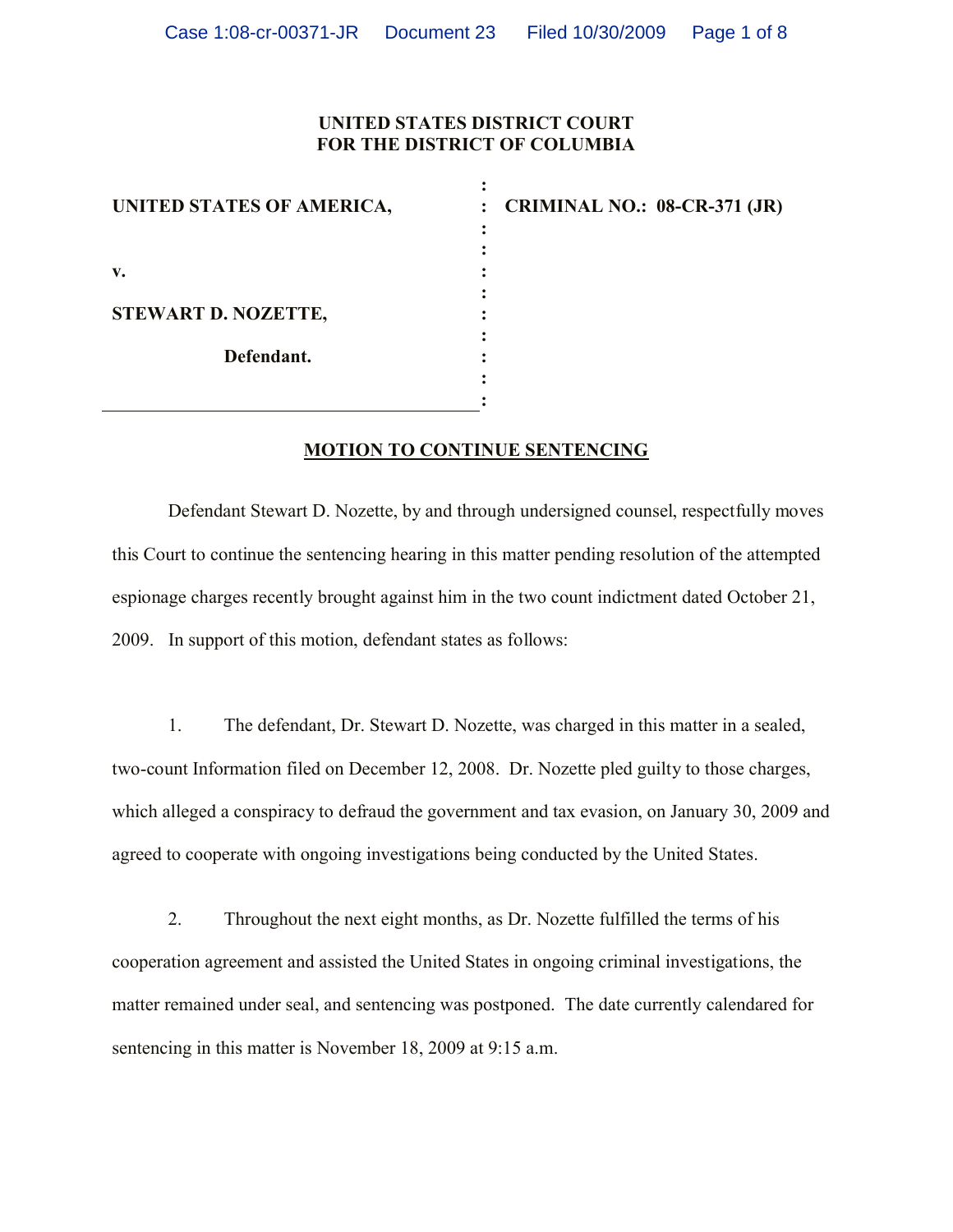3. The parties had originally intended to seek a further postponement of sentencing to enable Dr. Nozette's cooperation to continue. However, on October 19, 2009, Dr. Nozette was unexpectedly arrested and charged in a criminal complaint with attempted espionage in violation of Title 18, United States Code, Section 794(a).

4. Shortly after his arrest on the attempted espionage charges, the United States moved to unseal this matter. The Court unsealed this case, with limited exceptions, by order dated October 23, 2009.

5. On October 27, 2009, the United States filed a Status Report Of The Parties On The Defendant's Sentencing Date. In that filing, the government took the position that, in light of the arrest on the attempted espionage charges and the unsealing of this case, sentencing should proceed as scheduled on November 18, 2009. The Status Report noted that Dr. Nozette did not agree.

6. The attempted espionage case was originally assigned to Judge Walton. On October 28, 2009, upon motion of the government not opposed by the defense, the attempted espionage case was reassigned to this Court. This Court now has pending before it both the original charges against Dr. Nozette, on which he awaits sentencing, and the new attempted espionage charges, on which he awaits trial.

7. A detention hearing in the attempted espionage case was held before Magistrate Judge Robinson on October 29, 2009. Judge Robinson ordered that Dr. Nozette be detained without bond pending trial on the attempted espionage charges.

2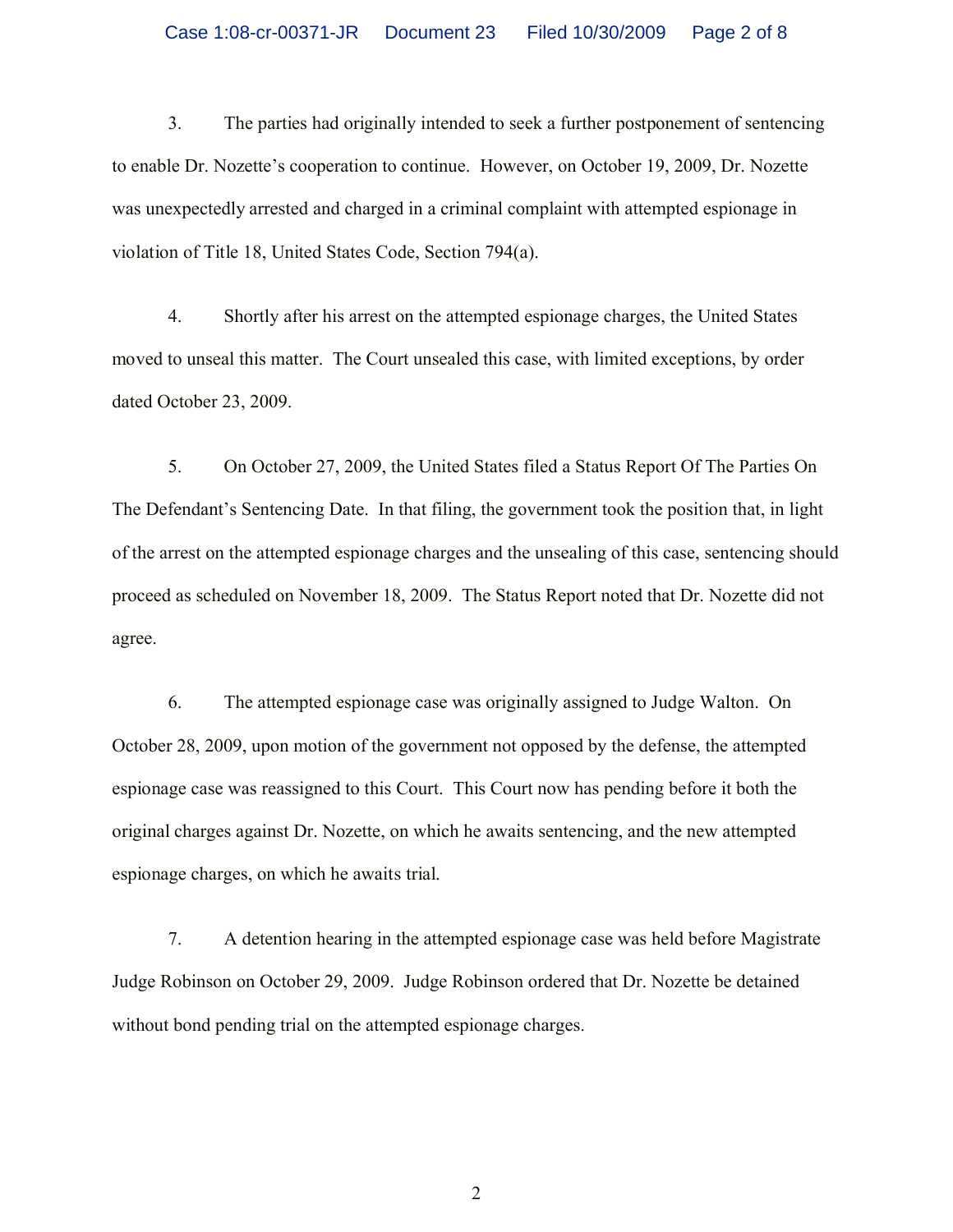8. In light of the attempted espionage charges and their pendency before this Court, Dr. Nozette respectfully submits that it would be in the interests of justice to postpone sentencing in this matter until the attempted espionage charges have been resolved, because, among other things:

a. The Government's allegations in the espionage case include allegations of misconduct by Dr. Nozette overlapping the same time period at issue with the instant charges. In the course of presiding over the resolution of the attempted espionage charges, this Court will likely learn important information as to how to weigh the alleged espionage-related conduct in determining an appropriate sentence on the fraud and tax evasion charges. To take the most obvious circumstance, if Dr. Nozette were to be acquitted of the attempted espionage charges, then there would be no basis for sentencing Dr. Nozette as if he had violated his plea agreement, or for relieving the United States of its obligations under that agreement. To paraphrase Lewis Carroll's Red Queen, a "sentence first – verdict later" approach makes little sense here.

b. Dr. Nozette's financial condition and ability to pay financial penalties will almost certainly be materially altered by the need to defend the attempted espionage charges. Sentencing decisions concerning fines and restitution should be based on accurate and current information in an updated Presentence Investigation Report that takes into account the impact of the attempted espionage charges after they have been resolved.

c. Sentencing Dr. Nozette in this case could also complicate access to Dr. Nozette by his counsel in the attempted espionage case. The attorney defending that case will almost certainly need to communicate with his client extensively prior to trial, and remanding

3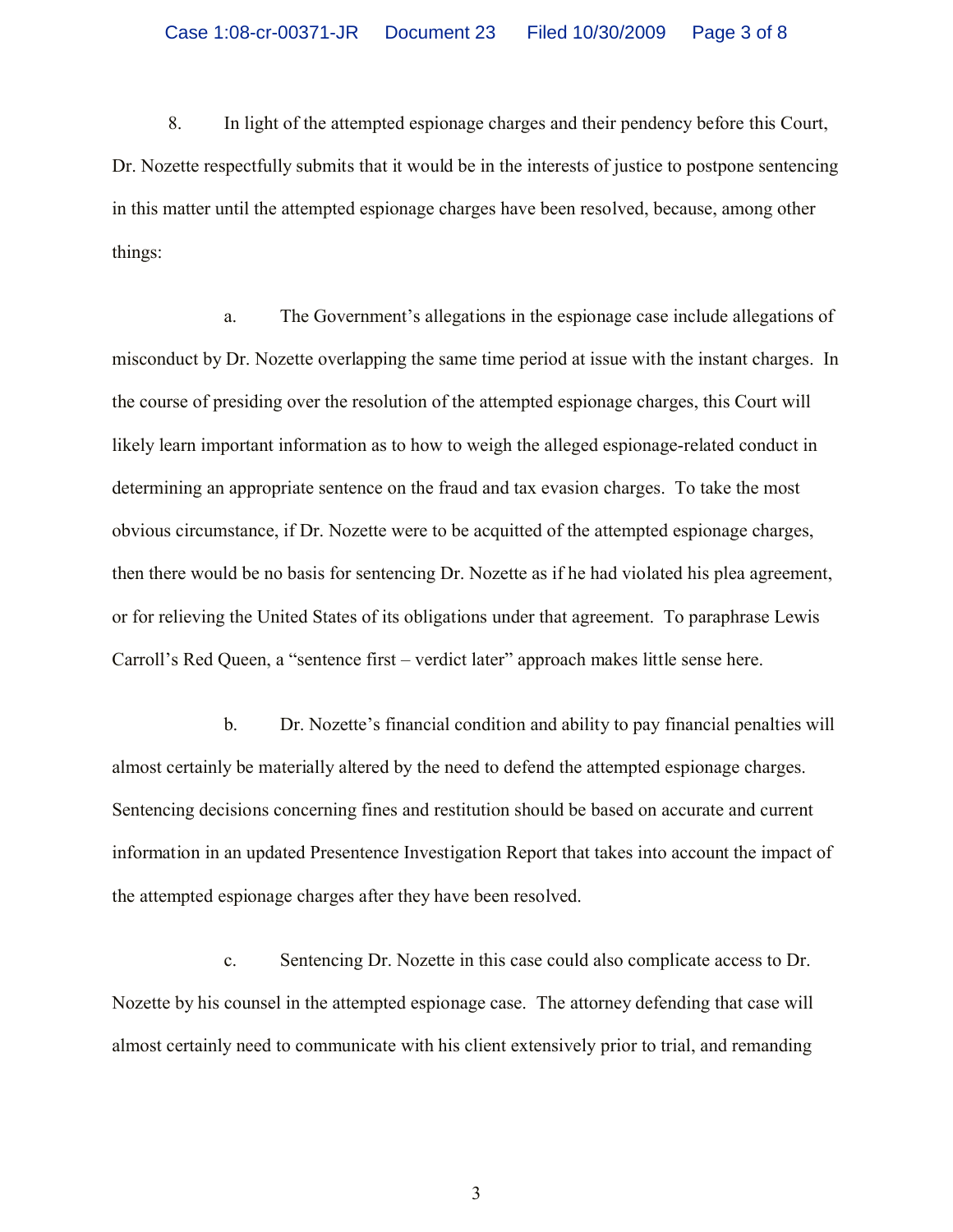Dr. Nozette to the custody of the Bureau of Prisons could materially impede such communication.

d. Judicial economy will be served by considering the appropriate punishment, if any, for Dr. Nozette in both cases together, so that the Court may make a holistic assessment of his conduct and culpability and the relationship of multiple sentences (if there were to be multiple convictions) to one another in a single overall proceeding.

e. Dr. Nozette is currently being held without bond in the attempted espionage case, so a continuance of sentencing in this matter will have little practical impact on the interests of the United States in punishment or incapacitation during this interim period.

9. In the alternative, Dr. Nozette respectfully requests that sentencing in this matter be postponed 60 days to allow additional time for counsel to take account of the changed circumstances and prepare an appropriate sentencing submission. In light of the recent arrest, the Probation Office may need to alter the PSR, and the sentencing memorandum submitted on Dr. Nozette's behalf will also need to be changed substantially. A sentencing proceeding that both parties expected, until several days ago, to focus on the appropriate magnitude of an anticipated downward departure for providing substantial assistance to the authorities will now have a significantly different focus.

10. Undersigned counsel has contacted counsel for the government, Assistant United States Attorney Michael Atkinson, seeking consent to the relief sought by this motion, but the government did not consent to the relief requested herein.

4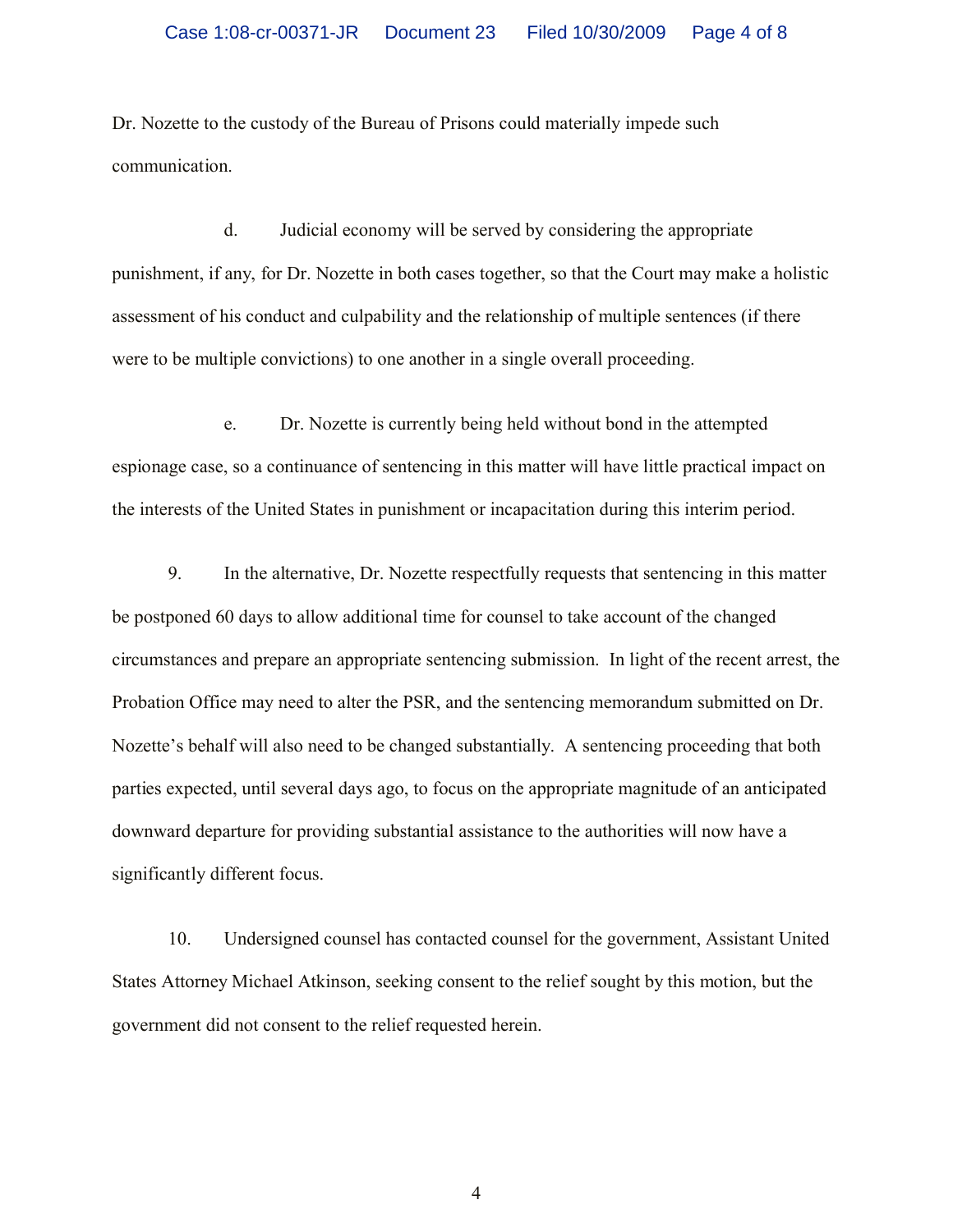WHEREFORE, defendant Stewart D. Nozette respectfully requests that the Court

continue the sentencing date in this matter until after the attempted espionage charges have been resolved or, in the alternative, for 60 days.

Dated: October 30, 2009

SIDLEY AUSTIN LLP

By:  $\qquad \qquad \underline{\qquad \qquad \underline{\qquad \qquad \underline{\qquad \qquad \underline{\qquad \qquad \underline{\qquad \qquad \underline{\qquad \qquad \underline{\qquad \qquad \underline{\qquad \qquad \underline{\qquad \qquad \underline{\qquad \qquad \underline{\qquad \qquad \underline{\qquad \qquad \underline{\qquad \qquad \underline{\qquad \qquad \underline{\qquad \qquad \underline{\qquad \qquad \underline{\qquad \qquad \underline{\qquad \qquad \underline{\qquad \qquad \underline{\qquad \qquad \underline{\qquad \qquad \underline{\qquad \qquad \underline{\qquad \qquad \underline{\qquad \qquad \underline{\qquad \qquad \underline{\qquad \qquad \underline$ Bradford A. Berenson (SBN 441981) Sidley Austin LLP 1501 K Street, N.W. Washington, D.C. 2005 (202) 736-8000

Attorney for Defendant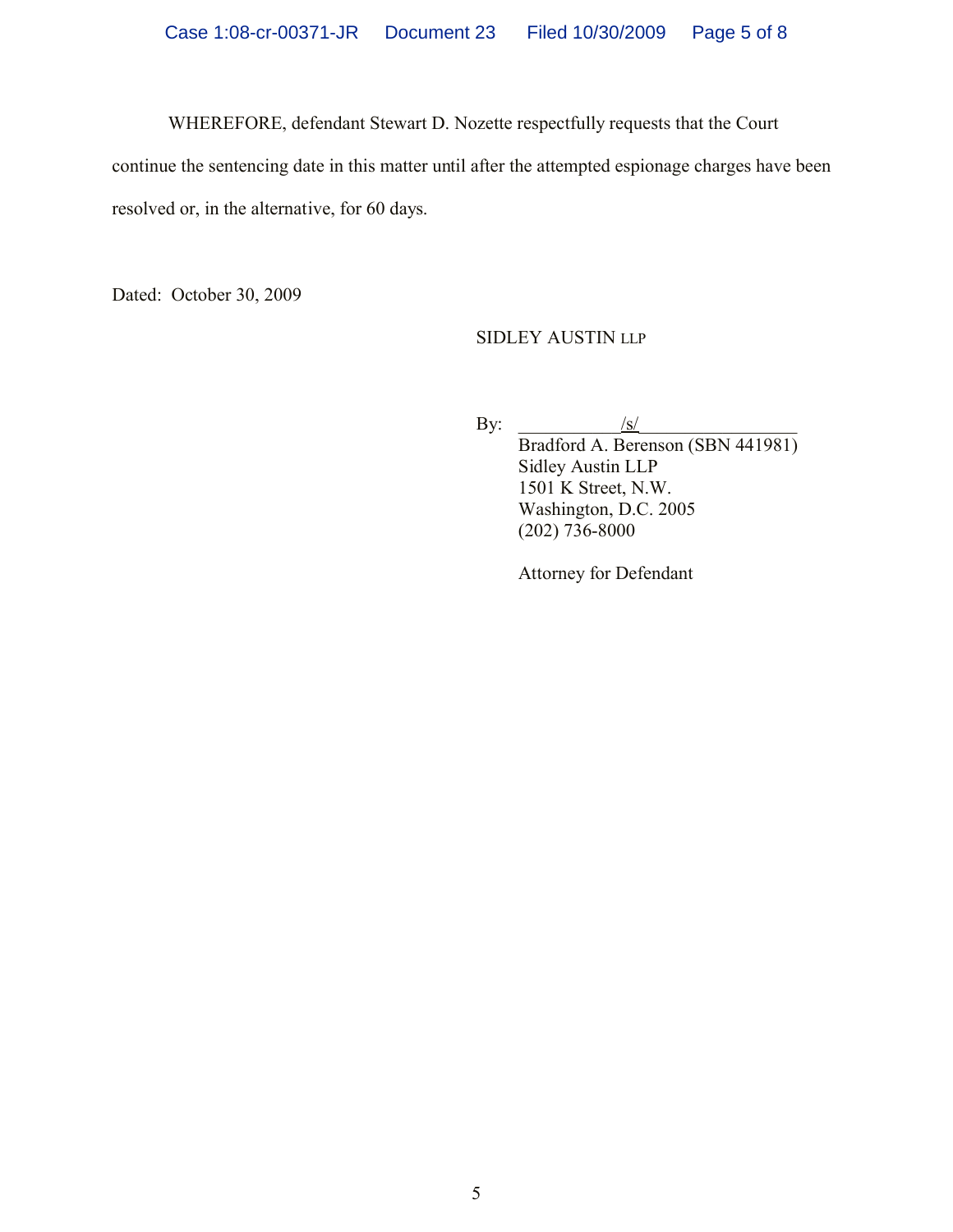### **UNITED STATES DISTRICT COURT FOR THE DISTRICT OF COLUMBIA**

**:**

| UNITED STATES OF AMERICA,  | : Case No. 08-CR-371 $(JR)$ |
|----------------------------|-----------------------------|
|                            |                             |
| v.                         |                             |
| <b>STEWART D. NOZETTE,</b> |                             |
| Defendant.                 |                             |
|                            |                             |

#### **PROPOSED ORDER**

Based on the defendant's Motion To Continue Sentencing, the response thereto, and and

the entire record in this matter, it is this \_\_\_\_\_\_\_\_\_\_\_ day of \_\_\_\_\_\_\_\_\_\_\_\_\_, 2009

hereby

**ORDERED** that the sentencing hearing currently scheduled to take place on November

18, 2009 shall be continued until further order of the Court.

JAMES ROBERTSON United States District Judge

 $\mathcal{L}_\text{max}$  , where  $\mathcal{L}_\text{max}$  and  $\mathcal{L}_\text{max}$  and  $\mathcal{L}_\text{max}$ 

cc: Michael K. Atkinson, Esq. michael.atkinson2@usdoj.gov Assistant United States Attorney United States Attorney's Office 555 Fourth Street, N.W., Room 5830 Washington, D.C. 20530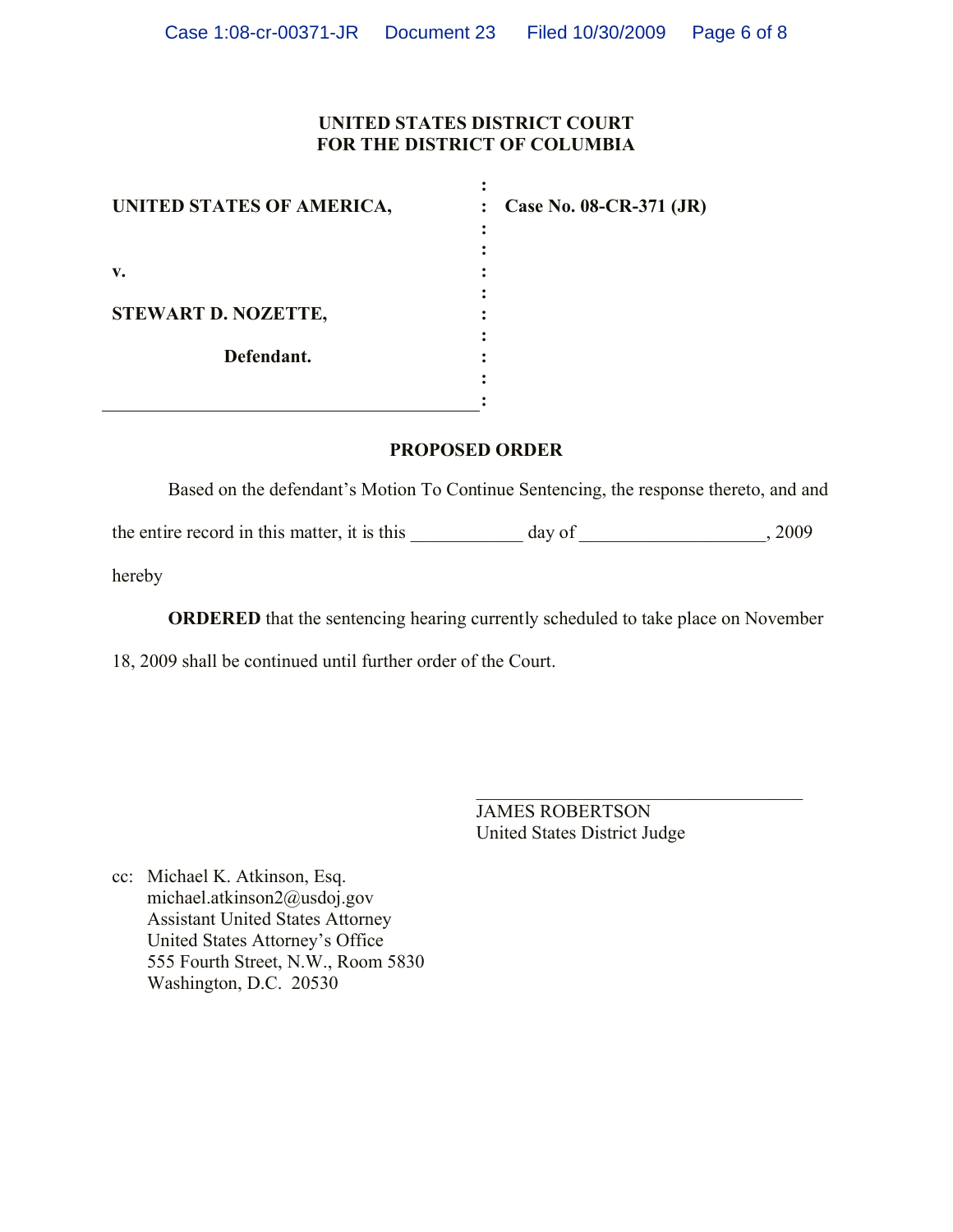Bradford A. Berenson, Esq. bberenson@sidley.com Sidley Austin LLP 1501 K Street, N.W. Washington, D.C. 20005